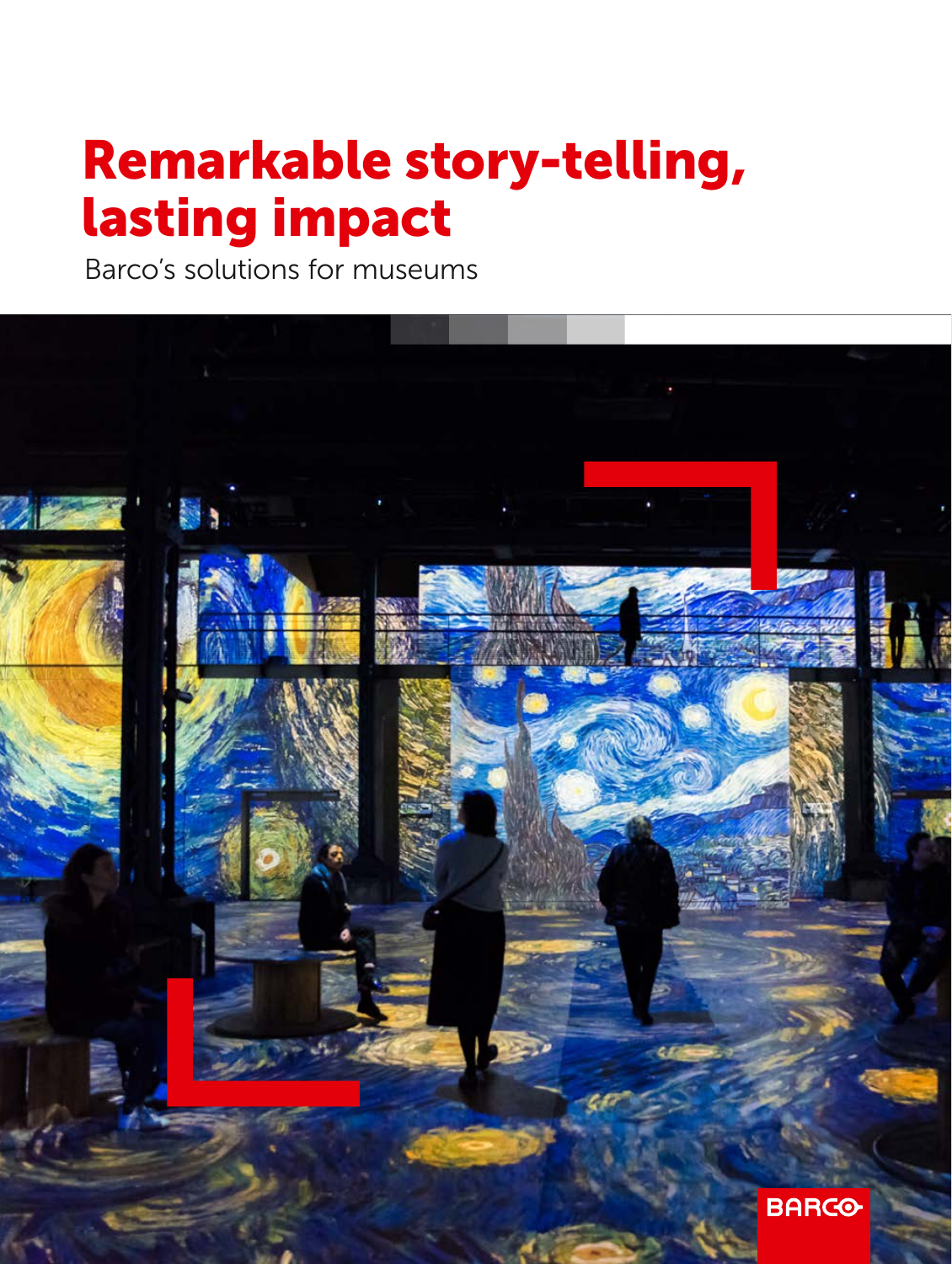## ecome part of the story

The advent of online entertainment and modern media has drastically changed the way we approach storytelling. Passive museum audiences have become a thing of the past, instead visitors want to be immersed and be part of the story. Today's museums and planetariums need to re-consider their institution as a physical extension of today's online cultural society by combining rich content with impressive visuals and interactive experiences.

#### Edutainment

The goal of museums is to connect the past with the present through research and preservation, but also education. And just like in modern classroom practices, they have learned that the best way to teach visitors something new is through a fun and entertaining experience.

Instead of just reading the overwhelming overload of dull information about the Middle Ages, for example, and simply look at the artefacts in

glass cases; visitors can be virtually immersed in a medieval setting that calls upon all their senses and invites them to interact with the artefacts.

These unique engaging experiences will launch your museum as the next cultural hotspot attracting new and recurrent audiences.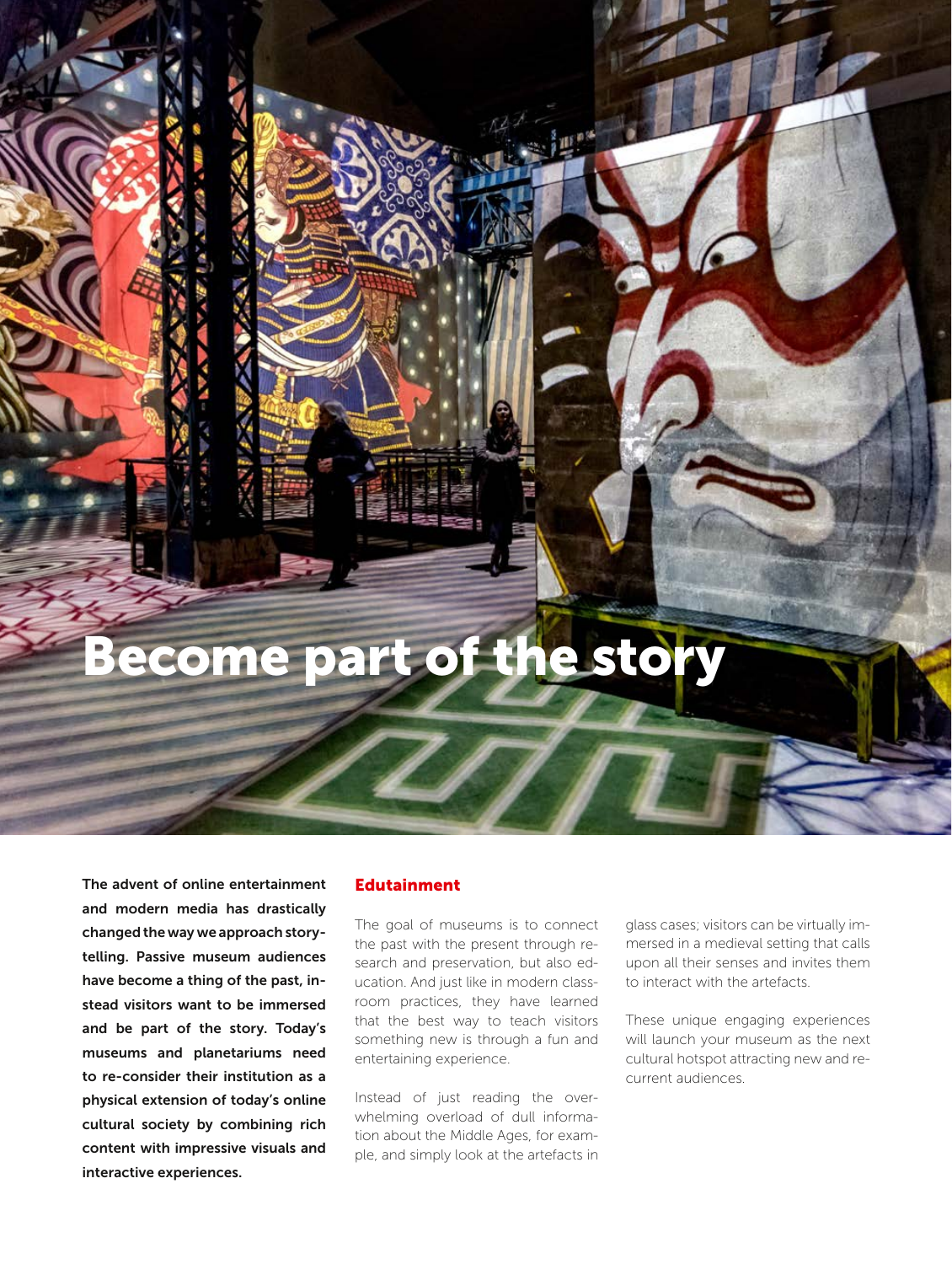

Barco is a good partner for us because we both have the will to build something together. We engage with each other in order to lift the project upwards.

Augustin de Cointet de Fillain, Director of Art and Music Immersive Experience



### Let's get phygital!

The mix of showcasing physical objects and integrating digital elements creates the most stunning and dynamic visitor experiences.

Whether it's an entertaining video in a small theater introducing the exhibition's subject, interactive display setups to support the historical information, or a one-of-a-kind video mapping transforming the venue in an immersive art installation - visualization technology brings your narrative to life in the most creative ways.

#### #musetech

Recognizing the added value of technology in your museum can only result in a success story. That is if you rely on the right solutions.

Reliable technologies that are non-intrusive generate consistent immersion and keep your guests engaged at all times.

Versatile equipment allows you to reinvent your venue in a flick of the switch and recurrently build appealing, immersive shows that also make sense financially in the long-term.

With Barco's high-performing technology and services you can create the most inspiring visitor attractions while also maximizing the potential of your venue.